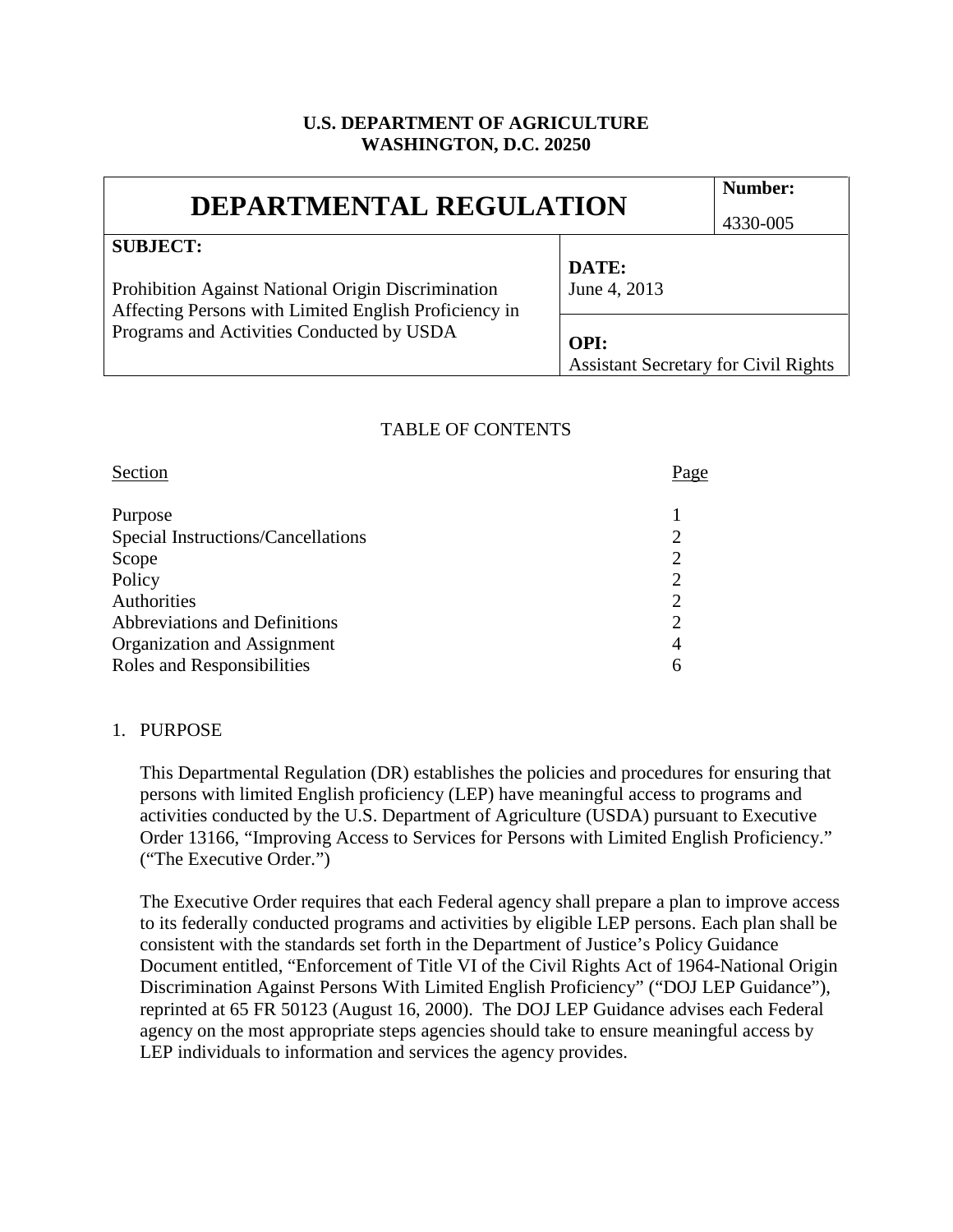# 2. SPECIAL INSTRUCTIONS/CANCELLATION

- a. Agency actions taken to implement policies and procedures required by this DR shall be developed in a manner that complies with the provisions of related Executive Orders, regulations, and other policy listed in Section 5.
- b. This DR does not intend to create new core services, but instead intends to eliminate or reduce, to the maximum extent practicable, LEP as a barrier to accessing existing information, programs and activities.

# 3. SCOPE

This regulation applies to all programs and activities conducted in whole or in part by the USDA, its agencies and instrumentalities. (See definition in 6(b)(5) of "Federally conducted programs and activities.")

### 4. POLICY

USDA is committed to providing meaningful access to its programs and services to persons who, as a result of national origin, are limited in English proficiency.

It is USDA policy to ensure no person is subject to prohibited discrimination in USDA conducted programs and activities based on national origin. Failure to provide meaningful access to LEP persons may be a violation of this policy.

#### 5. AUTHORITIES

a. Executive Order.

Executive Order 13166, "Improving Access to Services for Persons with Limited English Proficiency," 65 FR 50121-50122.

b. Regulations.

7 C.F.R. 15d, Nondiscrimination in Programs or Activities Conducted by the United States Department of Agriculture.

c. Other.

U.S. Department of Justice, Policy Guidance Document, "Enforcement of Title VI of the Civil Rights Act of 1964–National Origin Discrimination Against Persons With Limited English Proficiency" (65 FR 50123-50125).

# 6. ABBREVIATIONS AND DEFINITIONS

a. Abbreviations.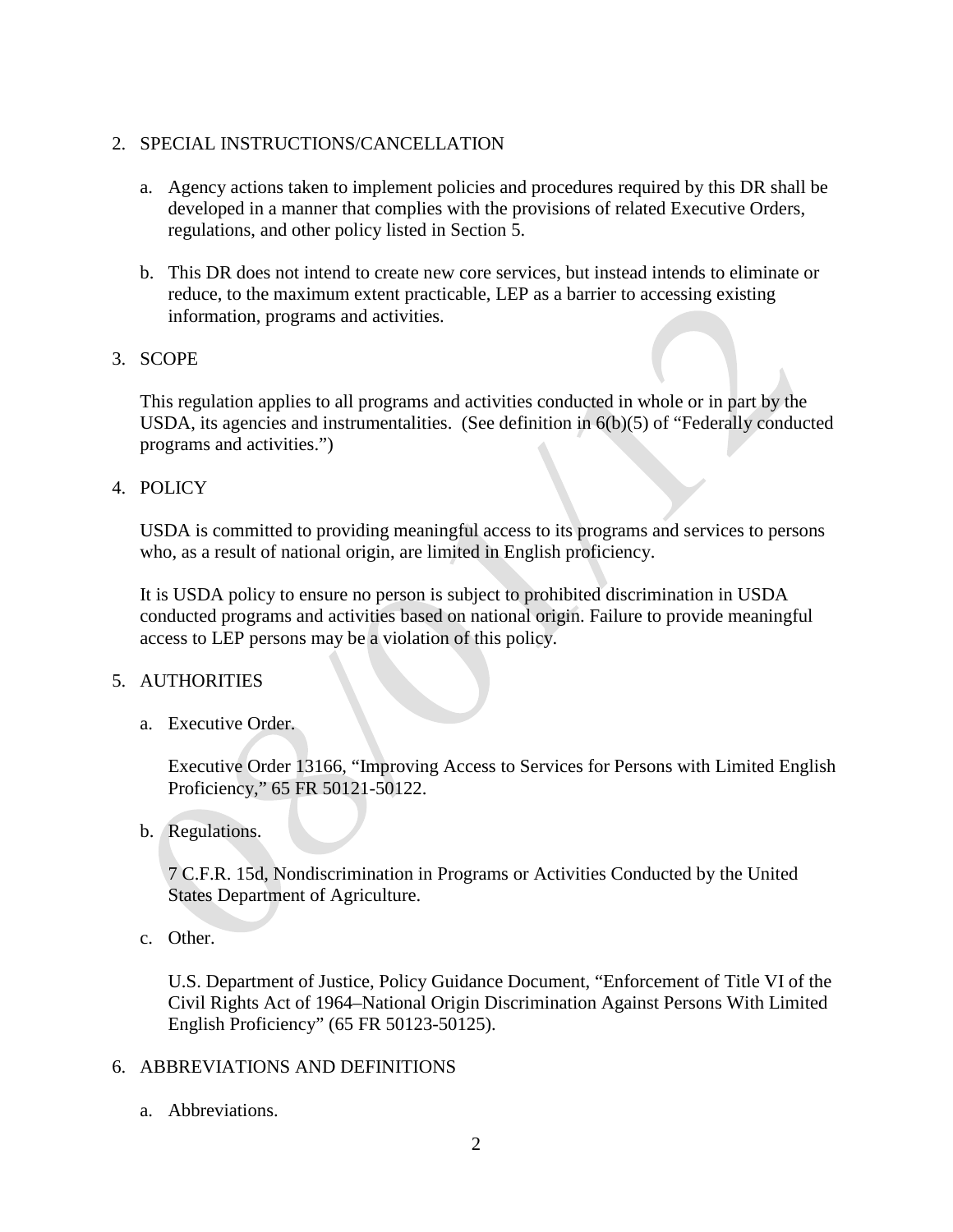- (1) ASCR –Assistant Secretary for Civil Rights
- (2) C.F.R. –Code of Federal Regulations
- (3) DR –Departmental Regulation
- (4) E.O. –Executive Order
- (5) LEP –Limited English Proficiency
- (6) OCPTCT –Office of Compliance, Policy, Training and Cultural Transformation
- (7) USDA –United States Department of Agriculture
- b. Definitions.
	- (1) Agency. A major program organizational unit of the Department with delegated authorities to deliver programs, activities, benefits, and services.
	- (2) Agency Heads. Departmental Under Secretaries, Deputy Under Secretaries, Directors, Chiefs, and Administrators within the Office of the Secretary who receive delegated authority under 7 C.F.R. Agency Heads report to and receive their delegated authorities from Under or Assistant Secretaries as prescribed in 7 C.F.R. The term "agency" does not include Departmental Administration or Departmental Offices.
	- (3) Departmental Office. A Departmental administrative (non-program) office, the head of which is a general officer or reports to an official within the Office of the Secretary and receives delegated authority under 7 C.F.R.
	- (4) Federal Agency. Federal Agency is the Federal department, agency, commission, council, or instrumentality of the Government, or the primary organizational subunit (the administering office) that has direct operational responsibility for managing a program.
	- (5) Federally Conducted Programs and Activities. Program services, benefits, resources or information delivered directly to the public by USDA.
	- (6) Federally Assisted Programs and Activities. Programs and activities of an entity that receives Federal financial assistance.
	- (7) Federal Financial Assistance. Grants and loans of Federal funds; the grant or donation of Federal property and interests in property; the detail of Federal personnel; the sale and lease of, and the permission to use Federal property or any interest in such property or the furnishing or services without consideration, or at a consideration which is reduced for the purpose of assisting the recipient; and any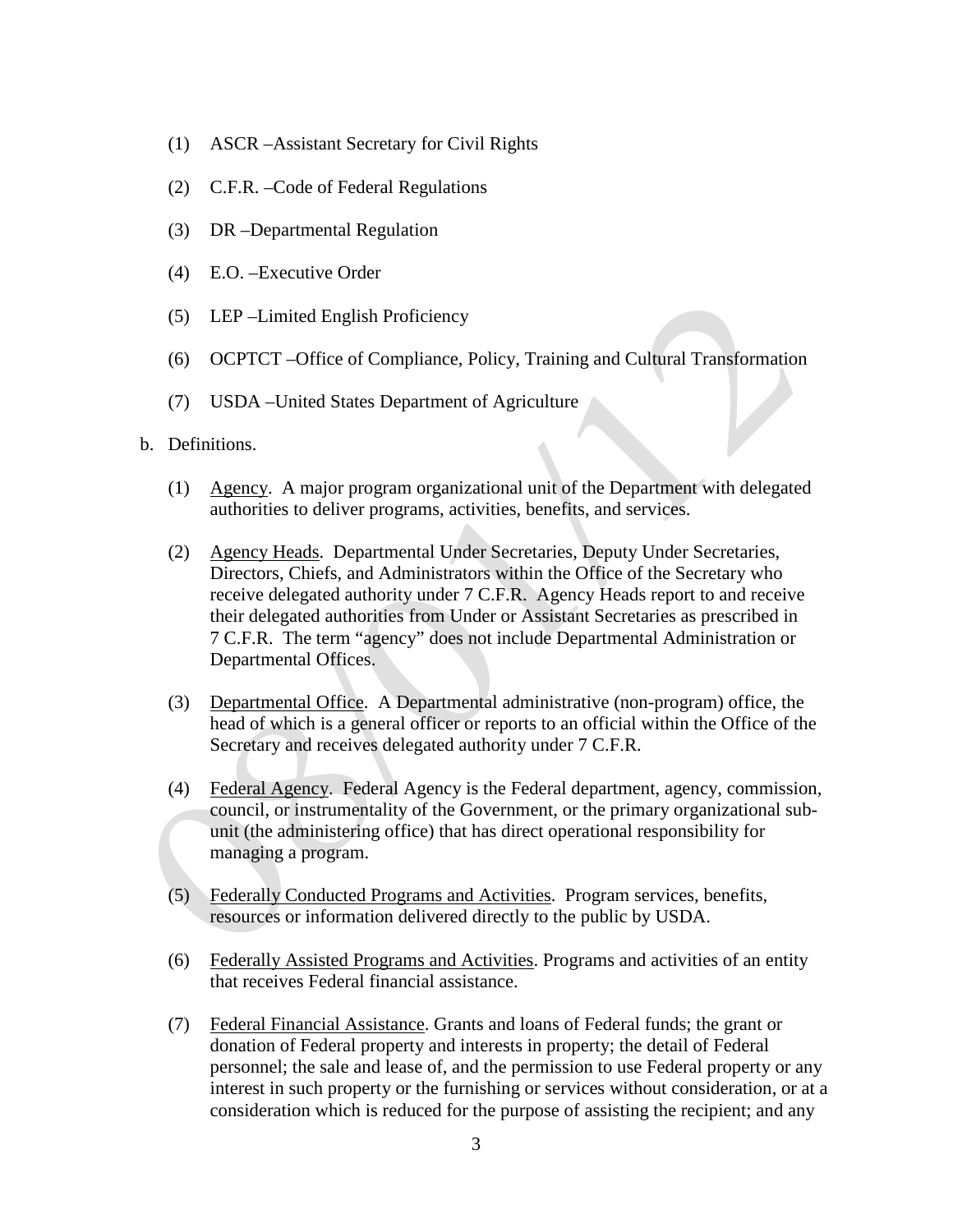Federal agreement, arrangement, or other contract which has as one of its purposes the provision of assistance.

- (7) Interpretation. The process by which the spoken word is used when transferring meaning between languages.
- (8) Limited English Proficient (LEP) Persons. Persons who do not speak English as their primary language and have a limited ability to read, speak, write, or understand English are limited English proficient, or LEP.
- (9) OCPTCT. This office is responsible for the supervision and oversight of four divisions, compliance, policy, training and cultural transformation. The oversight responsibilities include the management of all work products, collaboration with USDA agencies, quarterly and annual reports and liaison with other federal agencies.
- (10) Qualified Interpreter: An individual who is competent to provide interpretation services at a level of fluency, comprehension, impartiality and confidentiality appropriate to the specific nature, type, and purpose of the information at issue.
- (11) Secretary. The Secretary of Agriculture or any officer or employee of the Department whom the Secretary has heretofore delegated, or whom the Secretary may hereafter delegate, the authority to act in his stead under the regulations in this part.
- (12) Translation. The process of transferring ideas expressed in writing from one language to another language.
- (13) Vital Document. Paper or electronic written material that contains information that is critical for accessing a program or activity, or is required by law, such as consent forms, applications, and notices of rights.

# 7. ORGANIZATION AND ASSIGNMENT

a. Agencies and Departmental Offices Covered.

The Executive Order applies to all USDA agencies and Departmental offices.

b. Requirement for an Agency or Departmental Office LEP Plan.

Agencies and Departmental offices must develop a written LEP plan to provide a framework for the provision of timely and reasonable language assistance and for eliminating or reducing LEP as a barrier to accessing USDA programs and activities.

Each LEP Plan will include the following elements: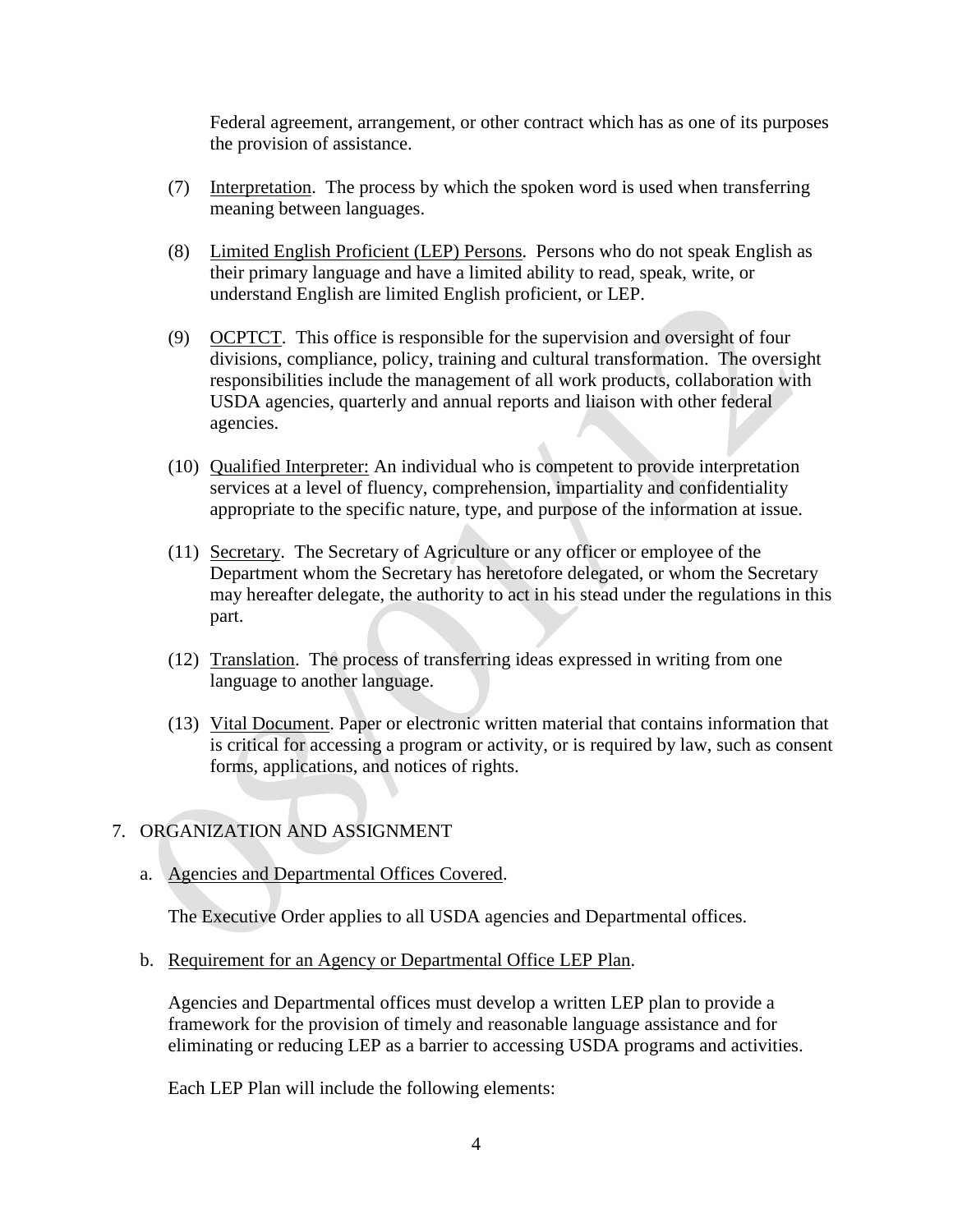Element 1. Needs and capacity assessment

Each Agency or Departmental office will have in place mechanisms to assess, on a regular and consistent basis, the LEP status and language assistance needs of current and potential customers and contacts, as well as mechanisms to assess the agency or office's capacity to meet these needs according to the elements of this plan. These mechanisms should employ the four-factor analysis described in the DOJ LEP Guidance Document. The four-factor analysis is a flexible and fact-dependent standard that is used to determine the appropriate language assistance services to ensure an LEP individual has meaningful access to that agency's programs and activities. The four-factor analysis considers:

- (1) The number or proportion of LEP persons eligible to be served or likely to be encountered by the program;
- (2) The frequency with which LEP individuals come in contact with the program;
- (3) The nature and importance of the program, activity, or service provided by the program to people's lives; and,
- (4) The resources available to the program and costs.

Element 2. Oral language assistance services

Each Agency or Departmental office will arrange for the provision of oral language assistance, including interpretation assistance by qualified interpreters, in response to the needs of LEP customers, in both face-to face and telephone encounters.

Element 3. Written translations

Each Agency or Departmental office will produce vital documents, including website information, in languages other than English where a significant number or percentage of the customers served or eligible to be served has LEP. Given the disparate activities and areas of focus within the Department, it will be incumbent upon each agency to determine a threshold for its programs and activities, to determine what constitutes vital documents, such as applications, and implement a translation strategy. These written materials may include paper and electronic documents such as publications, notices, correspondence, and signs. Because in some circumstances lack of awareness of the existence of a particular program may effectively deny LEP individuals meaningful access to that program, it is important for Agencies and Department offices to continually survey and assess the needs of eligible service populations in order to determine whether certain critical outreach materials should be translated into other languages.

Recognizing that translations can be resource and time intensive, Agencies and Departmental offices are encouraged to seek stakeholder input in determining which documents should be prioritized for translation. Agencies and Departmental offices are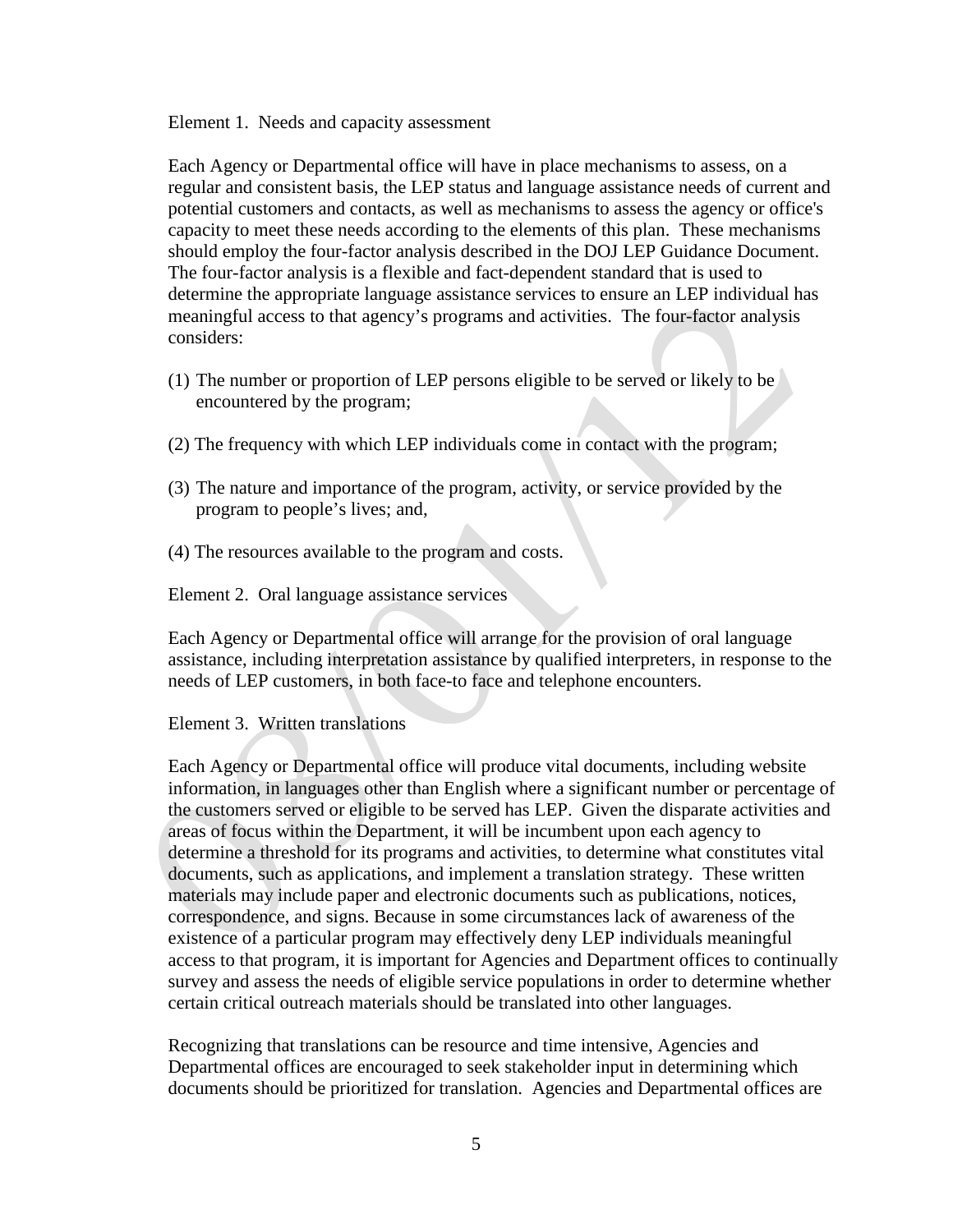also encouraged to pursue resource-sharing and cost-saving initiatives across the Department when translating documents.

A quality control mechanism should be put in place for reviewing the content of translated documents for accuracy and with respect to style, technical word choice, phrasing, or reading level depending on the context or target audience.

Element 4. Policies and procedures

Each Agency or Departmental office will have in place specific written policies and procedures related to each of the plan elements and designated staff that will be responsible for implementing activities related to these policies. Given the disparate activities and areas of focus within the Department, it will be incumbent upon each agency to determine the threshold needed for its programs and activities and implement a translation strategy.

Element 5. Notification of the availability of free language services

Each Agency or Departmental office will proactively inform LEP customers of the availability of free language assistance services through both oral and written notice, in the primary languages spoken by a significant number of customers and potential customers.

Element 6. Staff training

Each Agency or Departmental office will train front-line and managerial staff on the policies and procedures of its language assistance activities.

Element 7. Assessing accessibility and quality

Each Agency or Departmental office will institute procedures to assess the accessibility and quality of language assistance services, including translation of vital documents, interpretation and contractual services for LEP customers. Based on the results of this assessment, the LEP Plan, Agency procedures and directives will be revised on an annual basis.

#### 8. ROLES AND RESPONSIBILITIES

a. The Secretary shall set the tone and direction, provide leadership, prescribe regulations, set overall LEP and civil rights policy, and ensure compliance and enforcement throughout the Department.

The Secretary will:

(1) Accomplish his/her responsibilities directly and through the broad delegation of authority for LEP policy to the ASCR and other agencies, officers, and employees.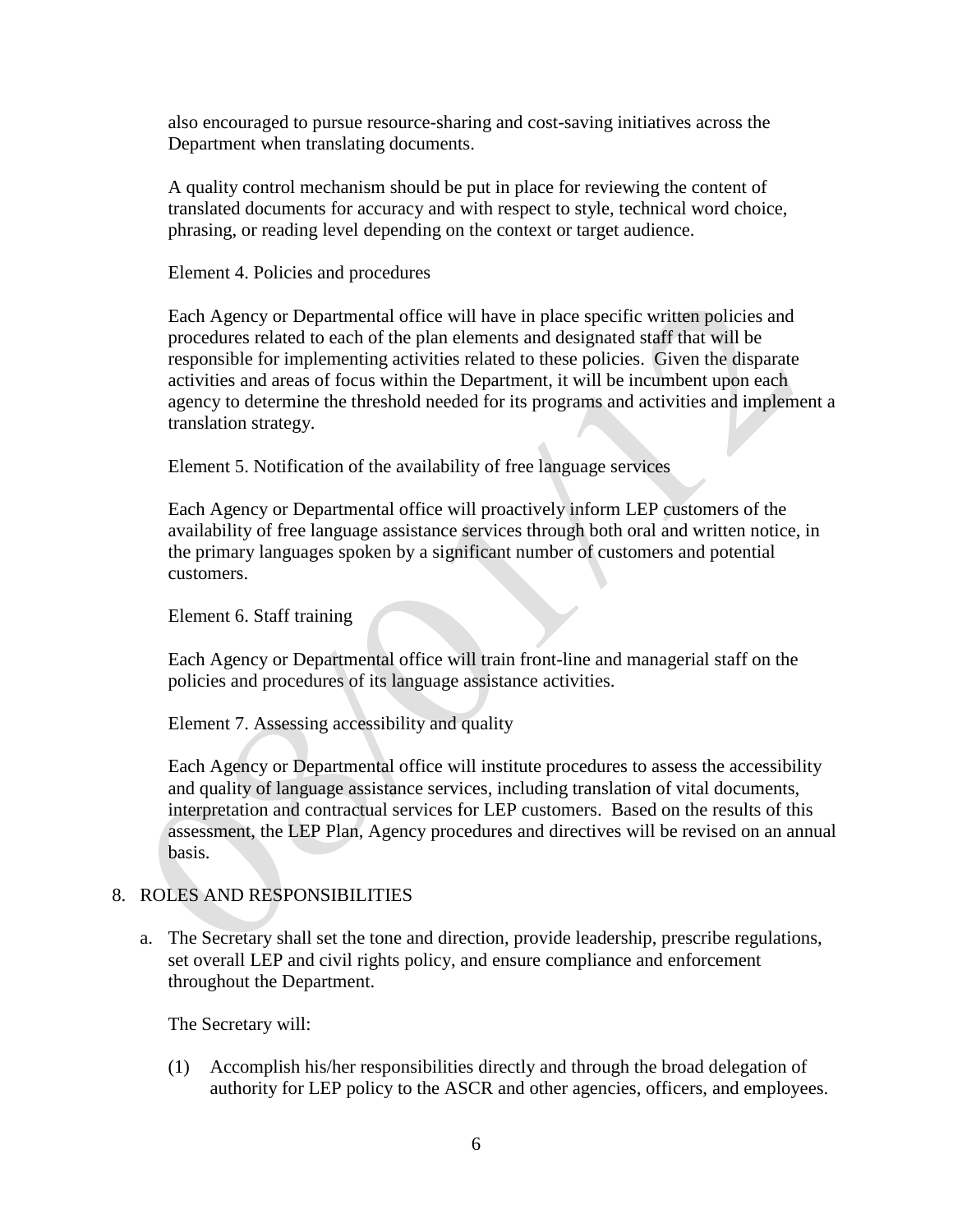b. The ASCR shall provide the oversight of all LEP policy functions within USDA.

The ASCR will:

- (1) Provide overall leadership, coordination and direction for the USDA LEP compliance program;
- (2) Ensure that agencies and their instrumentalities actively support and adhere to requirements of the Executive Order and to 7 C.F.R. 15d, Nondiscrimination in Programs or Activities Conducted by the United States Department of Agriculture, which prohibits discrimination, including on the ground of national origin, by any agency, officer, or employee under any program or activity conducted by the United States Department of Agriculture.
- (3) Provide training and disseminate information on best practices for LEP access to agencies;
- (4) Provide technical assistance on LEP and national origin discrimination matters to Department's employees and managers so that USDA demonstrates and maintains the highest level of current technical competence, skills, knowledge, and abilities;
- (5) Provide leadership and proactively promote meaningful access for LEP individuals at USDA, and provide guidance and oversight to USDA agencies and recipients;
- (6) Serve as a clearinghouse for information dissemination and exchange with USDA agencies, governmental and non-governmental civil rights communities.
- (7) Systematically review, evaluate, and hold to a high accountability standard the civil rights performance of agency heads and administrators;
- (8) Ensure the investigation, adjudication, and resolution of program discrimination complaints, to include the full authority and sole responsibility for determining whether discrimination has occurred in USDA-conducted and assisted programs and activities, and ordering appropriate relief;
- (9) Issue policies, directives, procedures, rules, and regulations as necessary to ensure that the Department fully achieves its LEP compliance and monitoring obligations;
- (10) Recommend disciplinary action as appropriate and where necessary to ensure agency LEP compliance with applicable laws, executive orders and regulations.
- c. OCPTCT under the direction of the ASCR shall:
	- (1) Have the responsibility for the implementation and oversight of the requirements of E.O. 13166.